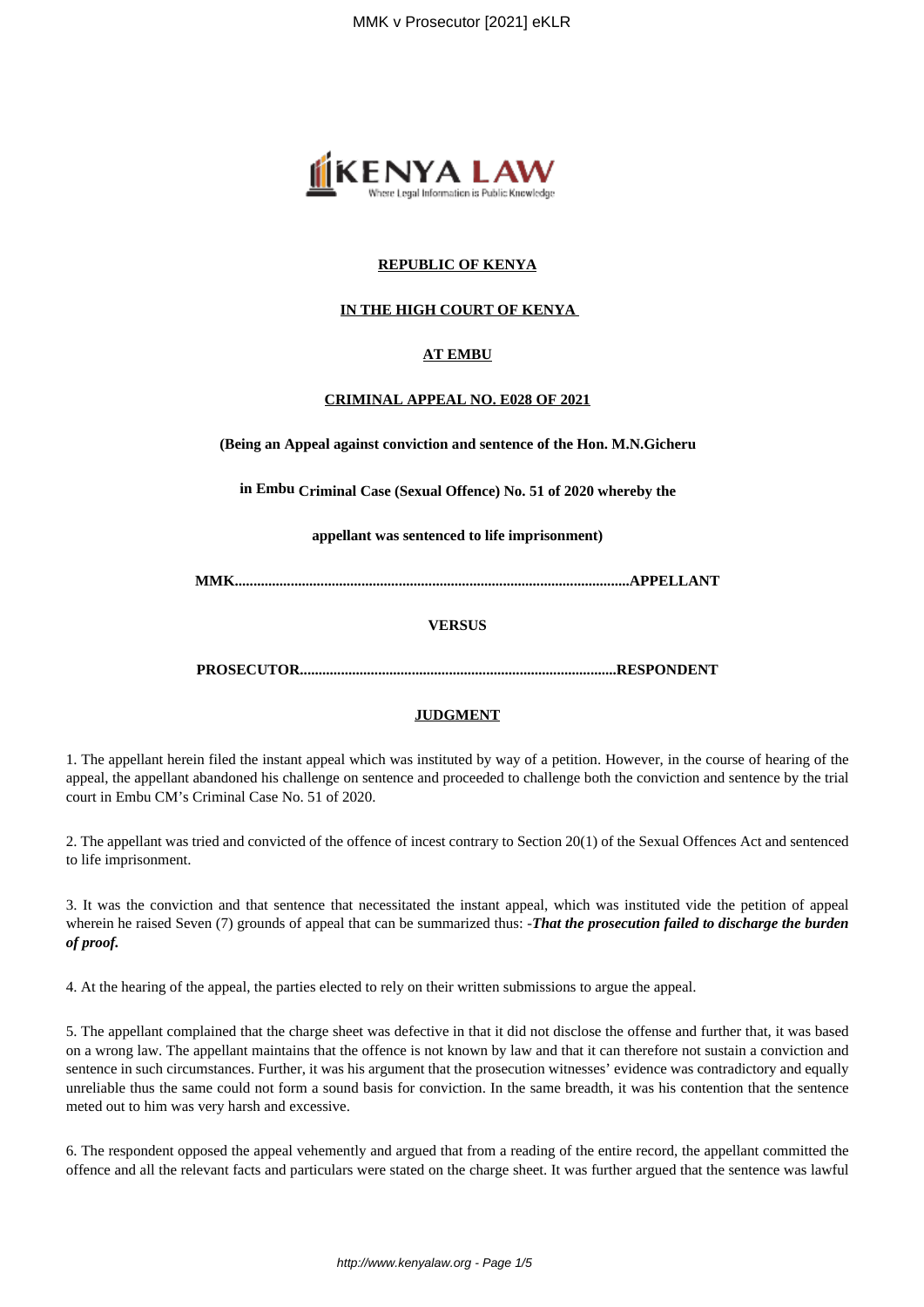and justified given the circumstances of the case.

7. The respondent submitted that the evidence on record was sufficient as the prosecution witnesses were concise and credible and corroborative of each other and not contradictory. As such, the appeal was frivolous and baseless and the sentence is legal and commensurate to the charge.

8. The duty of this court while exercising its appellate jurisdiction was set out by the Court of Appeal in **Okeno v. Republic [1972] E.A. 32** and re-stated in **Kiilu and another v R (2005) 1 KLR 174** and is to submit the evidence as a whole to a fresh and exhaustive examination and weigh conflicting evidence and draw its own conclusions. In doing so, it should make allowance for the fact that the trial court has had the advantage of hearing and seeing the witnesses. Further, the court should be alive to the principle that a finding of fact made by the trial court shall not be interfered with unless it was based on no evidence or on a misapprehension of the evidence or that the trial court acted on the wrong principles (See **Gunga Baya & another v Republic [2015] eKLR**).

9. In the re-evaluation of the trial court's evidence, there is no set format to which this court ought to conform to, but the evaluation should be done depending on the circumstances of each case. What matters in the analysis is the substance. (See the Supreme Court of Uganda's decision in **Uganda Breweries Ltd v. Uganda Railways Corporation [2002] 2 EA 634 and Odongo and Another v Bonge Supreme Court Uganda Civil Appeal 10 of 1987 (UR)** as was quoted with approval by Odunga J in **Alex Nzalu Ndaka v Republic [2019] eKLR).** 

10. I have considered and analyzed the evidence which was tendered in the trial court by both the appellant and the prosecution following the principles **in Okeno v Republic (supra)** and re-stated in **Kiilu and another v R (supra)**, the amended grounds of appeal and the written submissions by the parties herein. The two issues for determination are whether the case was proved beyond reasonable doubt and whether the sentence meted out to the appellant is harsh and excessive.

11. It must be appreciated that under Section 107(1) of the Evidence Act, the burden of proof is on the prosecution to establish every element in a criminal charge beyond reasonable doubt. This was well buttressed in the well stated principles in the cases of **Woolington v DPP 1935 AC 462** and **Miller v. Minister of Pensions 2 ALL 372-273.**

12. Section 120(1) of the Sexual Offences Act provides that: -

*"***Any male person who commits an indecent act or an act which causes penetration with a female person who is to his knowledge his daughter, granddaughter, sister, mother, niece, aunt or grandmother is guilty of an offence termed incest and is liable to imprisonment for a term of not less than ten years: Provided that, if it is alleged in the information or charge and proved that the female person is under the age of eighteen years, the accused person shall be liable to imprisonment for life and it shall be immaterial that the act which causes penetration or the indecent act was obtained with the consent of the female person.***"*

13. The section above creates the offence and ingredients of incest and also prescribes the punishment in the event that it is proven that the complainant is a minor.

14. As such, from the above definition, the prosecution had a burden of proving;

#### **i. Knowledge that the person is a relative.**

#### **ii. Penetration or indecent Act.**

#### **iii. Age of the complainant.**

15. The appellant's complaint here is that the charge sheet was defective in that it did not disclose the offense and further that, it was based on a wrong law. The appellant maintains that the offense is not known by law and that it can therefore not sustain a conviction and sentence in such circumstances. The prosecutor opposed this ground vehemently by arguing that from the reading of the entire record, the appellant committed the offence and all the relevant facts and particulars were stated on the charge sheet.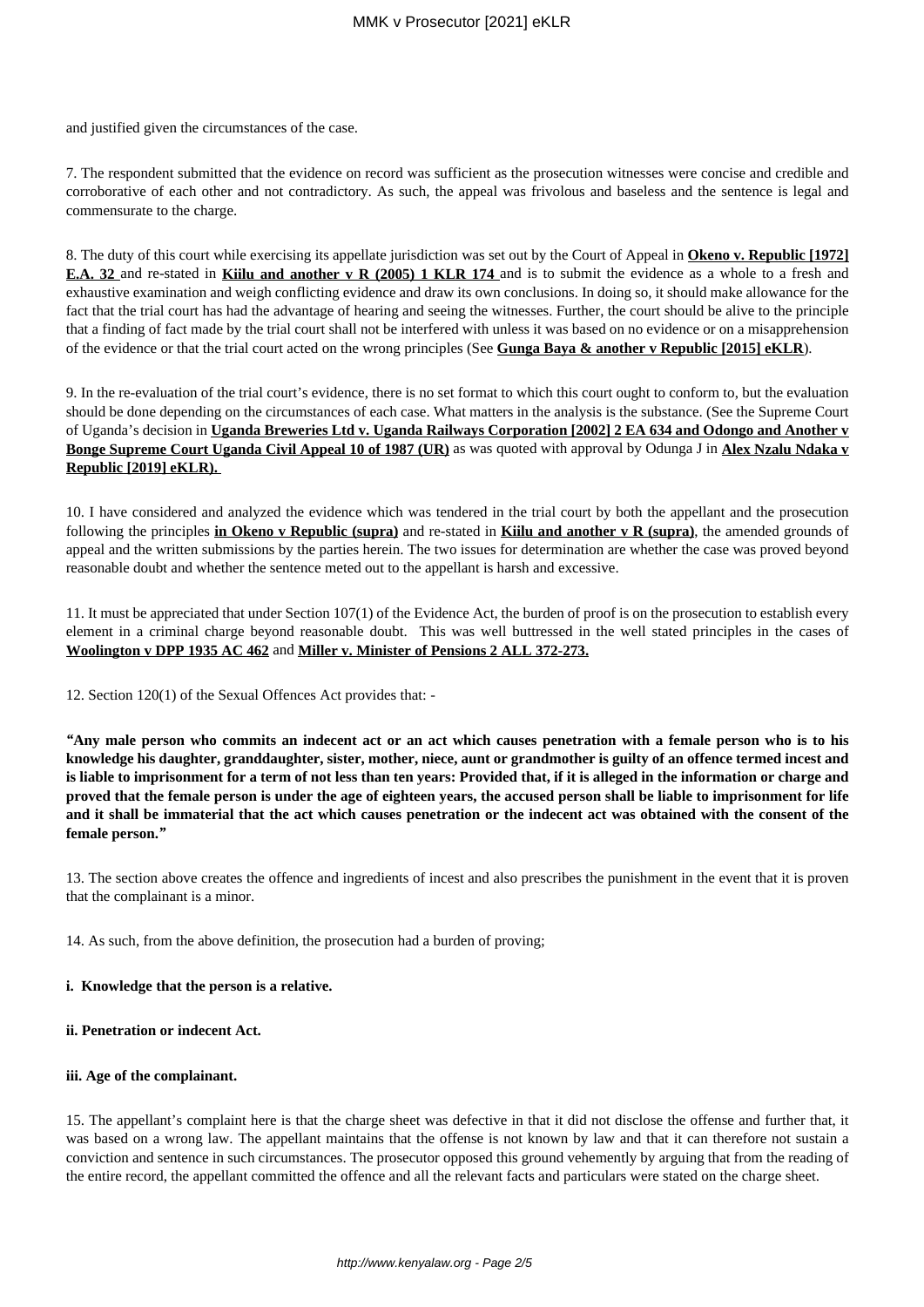16. Section 137 of the Criminal Procedure Code stipulates on the rules for the framing of charges and information. It thus provides hat this provision shall apply to all charges and information, and not withstanding any rule of law or practice, a charge or information shall, subject to this code, not be open to objection in respect of its form or contents if it is framed in accordance with this code.

17. Further, Section 382 of the Criminal Procedure Code talks about finding or sentence when reversible by reason of error or omission in charges or other proceedings as follows:

**Subject to the provisions hereinbefore contained, no finding, sentence or order passed by a court of competent jurisdiction shall be reversed or altered on appeal or revision on account of an error, omission or irregularity in the complaint, summons, warrant, charge, proclamation, order, judgment or other proceedings before or during the trial or in any inquiry or other proceedings under this Code, unless the error, omission or irregularity has occasioned a failure of justice: Provided that in determining whether an error, omission or irregularity has occasioned a failure of justice the court shall have regard to the question whether the objection could and should have been raised at an earlier stage in the proceedings.**

18. The Court of Appeal in the case of **Peter Ngure (supra)** was further guided by the case of **Peter Sabem Leitu v R, Cr. App No. 482 of 2007 (UR)** where the Court held thus:

*"***The question therefore is, did this defect prejudice the appellant as to occasion any miscarriage of justice or a violation of his fundamental right to a fair trial" We think not. The charge sheet was clearly read out to the appellant and he responded. As such he was fully aware that he faced a charge of robbery with violence. The particulars in the charge sheet made clear reference to the offence of robbery with violence as well as the date the offence is alleged to have occurred. These particulars were also read out to the appellant on the date of taking plea. The fact that PW1 was not personally robbed and did not also witness the robbery did not in any way prejudice the appellant."**

19. Further, in **Jackson Mwanzia Musembi v Republic [2017] e KLR** the court relied on the Ugandan Court of Appeal in **Twehangane Alfred v Uganda- Criminal Appeal No 139 of 2001, [2003] UGCA, 6**, where the court noted that it is not every contradiction that warrants rejection of evidence. There the court stated:

**"With regard to contradictions in the prosecution's case, the law as set out in numerous authorities is that grave contradictions unless satisfactorily explained will usually but not necessarily lead to the evidence of a witness being rejected. The court will ignore minor contradictions unless the court thinks that they point to deliberate untruthfulness or if they do not affect the main substance of the prosecution's case."**

20. In the present case, a *voire dire* examination was conducted on the complainant as required by the law. The complainant said *''my father did something small to me…It is my father who did it. He did it on the grass. He did it on this part (touches the vagina). I did not have the clothes on….I slept with my father….''* This does not diminish the fact that the appellant (being the father of the minor) penetrated the minor since the main argument fronted by the appellant is that the minor as noted in the record 'touched her vagina' instead of the anus.

21. In regards to whether there was penetration, the appellant argues that there was no proof of penetration and that PW 6, a forensic physician testified that the genitalia was normal and further that the specimen was never submitted for analysis and for that reason, the link between him and the alleged offence he was charged with were never proven.

22. Section 2 of the Sexual Offences Act defines penetration to mean the **'partial'** or complete insertion of the genital organs of a person into the genital organs of another.

23. Conviction on the evidence of a single witness has been subject of appeals for a long time. It is now well settled that the oral evidence of a single witness is indeed sufficient to warrant a conviction. In **Kassim Ali v Republic [2006] eKLR** it was held:

**"… [The] absence of medical examination to support the fact of rape is not decisive as the fact of rape can be proved by the oral evidence of a victim of rape or by circumstantial evidence**."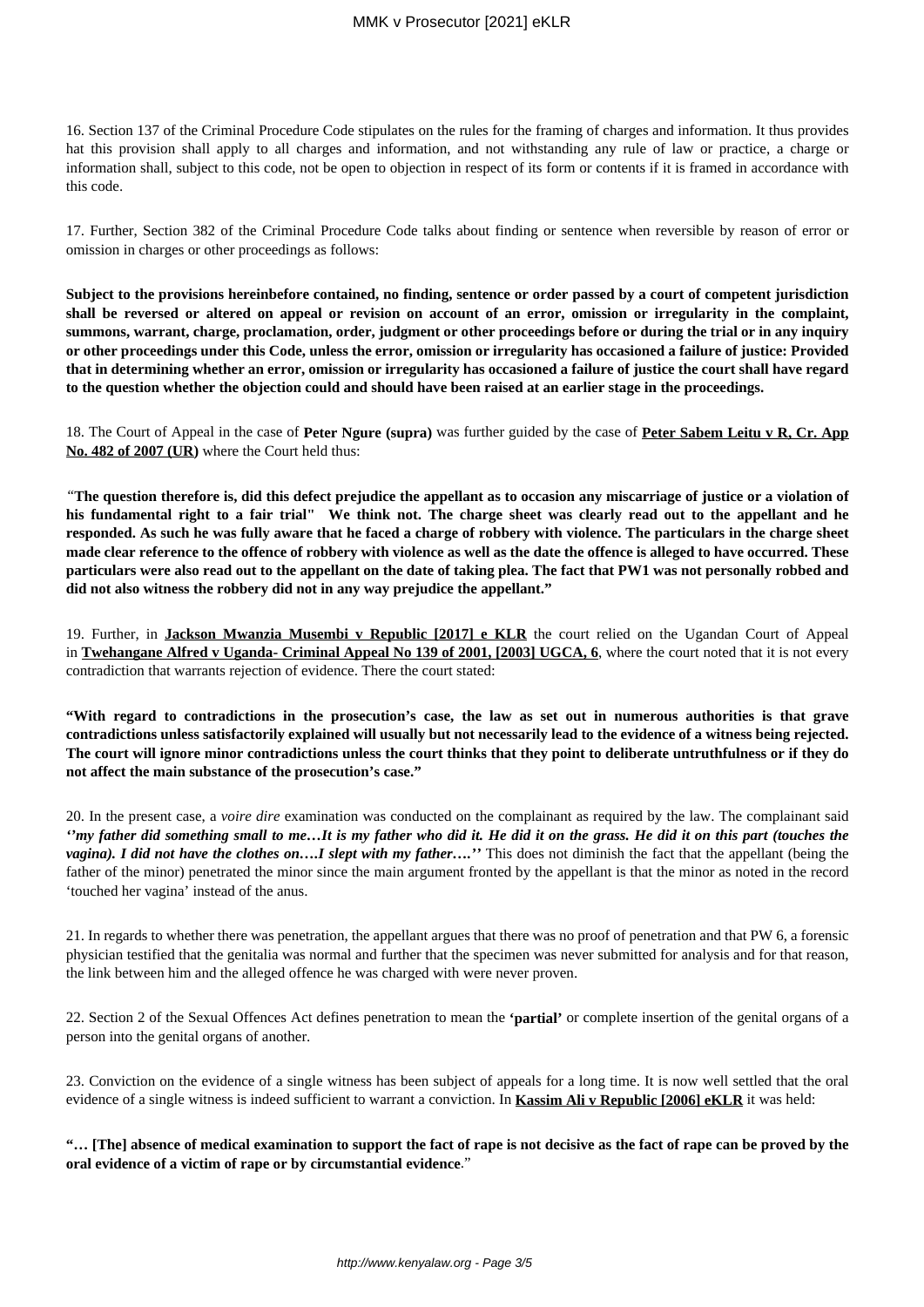24. This was reaffirmed in the case of **George Kioji v R Nyeri Criminal Appeal No. 270 of 2012** (unreported) that-

**"Where available, medical evidence arising from examination of the accused and linking him to the defilement would be welcome. We however hasten to add that such medical evidence is not mandatory or even the only evidence upon which an accused person can properly be convicted for defilement. The court can convict if it is satisfied that there is evidence beyond reasonable doubt that the defilement was perpetrated by accused person. Indeed, under the proviso to section 124 of the Evidence Act, Cap 80 Laws of Kenya, a court can convict an accused person in a prosecution involving a sexual offence, on the evidence of the victim alone, if the court believes the victim and records the reasons for such belief."**

25. In the case herein, PW2, the complainant, gave detailed evidence of how the incident occurred, and subsequent medical evidence corroborated the event. PW2 testified that:

#### *"…***'my father did something small to me…It is my father who did it. He did it on the grass. He did it on this part (touches the vagina).I did not have the clothes on….I slept with my father….''**

26. PW6, Dr.Phyllis Muhonja produced a P3 medical report and Post Rape Care Report as Exhibits 1. The reports show that the complainant was sexually abused and describes in detail injuries to anus as follows:

#### **"At 6 and 7 O'clock, she had 2 lacerations which were superficial. On internal examination, there was a 360 degrees 1 cm abrasion (all round) in the inner anal wall….She could not control faecal material"**

27. It is my considered view that in the instant case, corroboration was not necessary. As per the provisions of the Sexual Offences Act and the proviso to Section 124 of the Evidence Act, the trial court can convict on the basis of the complainant's evidence, if satisfied that the complainant is a truthful witness as was held in the case of **Sahali Omar v Republic [2017] eKLR***.* The medical evidence in this case was sufficient to corroborate the evidence of PW2 even if the court was to disregard that of the other witnesses.

28. Contrary to the assertions of the appellant, therefore, there was proof of penetration beyond reasonable doubt and this ground of the appeal cannot stand.

29. On the age of the complainant, PW2 testified that she was in class one; this was on the day she gave evidence in court which was on 17.02.2021 while the alleged offence took place on 30.08.2020. PW1 further testified that the minor was 6 years of age when she testified in court on 17.02.2021. Further, a Notification of Birth Document was produced in evidence which showed that the minor herein was born on 15.10.2014. This means that at the time of the offence, PW2 was aged 6 years. As such, I am satisfied that the age of the complainant was established as Six (6) years which satisfies the legal requirement.

30. As for the sentence, the appellant was sentenced to life imprisonment; the provision of law under which he was charged, provides for life imprisonment.

31. The position was stated succinctly by the Court of Appeal for East Africa in the case of **Ogola S/O Owoura Vs Reginum (1954) 21 270** as follows:-

**"The principles upon which an Appellate Court will act in exercising its jurisdiction to review sentences are firmly established. The Court does not alter a sentence on the mere ground that if the members of the Court had been trying the appellant they might have passed a somewhat different sentence and it will not ordinarily interfere with the discretion exercised by a trial Judge unless, as was said in James V R., (1950) 18 E.A.C.A 147:**

**"It is evident that the Judge has acted upon some wrong principle or overlooked some material factor."**

**To this we would also add a third criterion, namely, that the sentence is manifestly excessive in view of the circumstances of the case: R. v Shershewky, (1912) C.C.A. 28 T.L.R. 364."**

32. In my view, there is nothing which can prevent the trial court from imposing the maximum sentence and therefore, the sentence